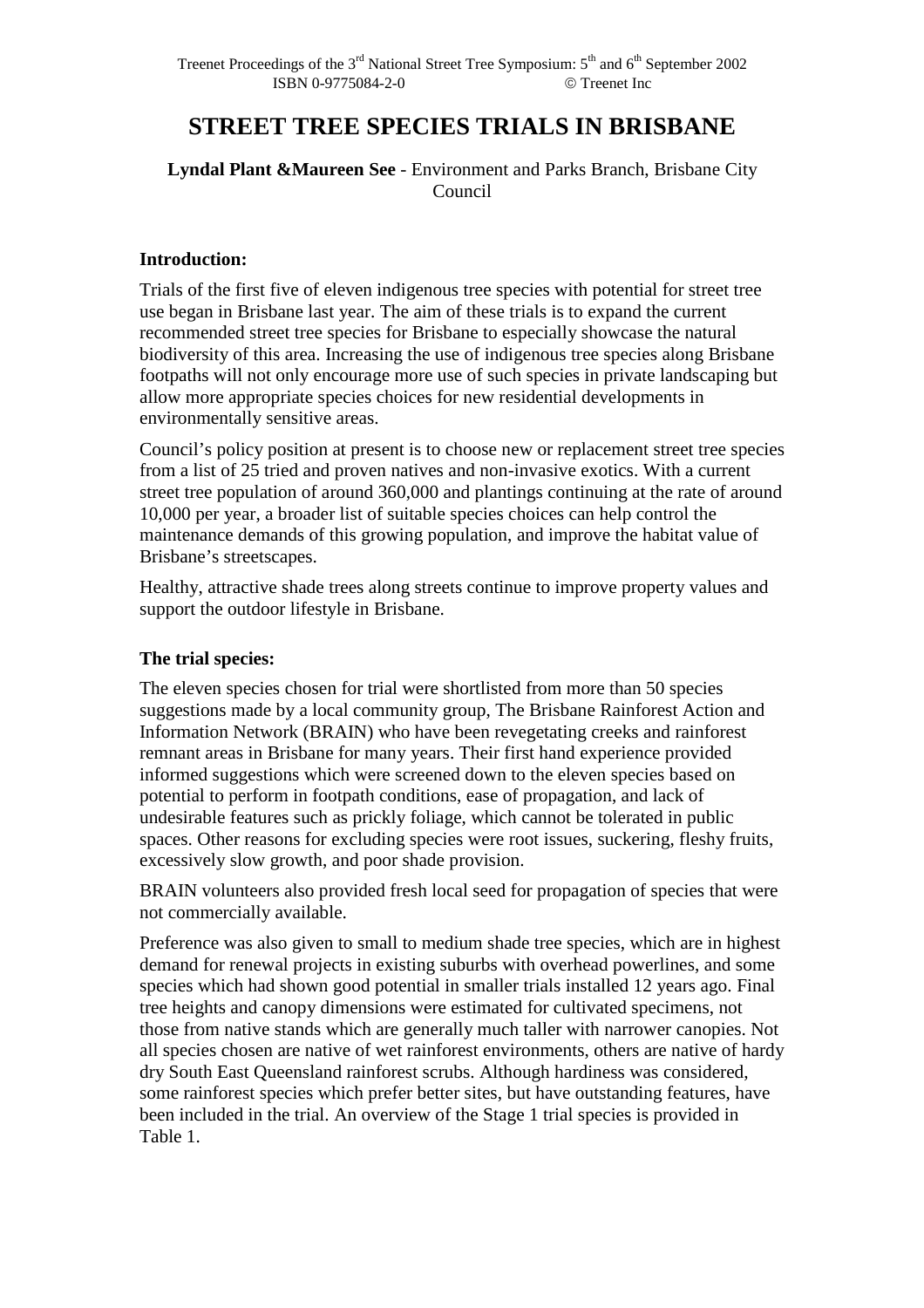#### **Methodology of the trial:**

The field trials consist of planting up to 100 specimens of each species in at least four different districts of the city on a variety of footpath sites, using a minimum of 10 specimens in any one trial street site. Stock size is usually around 1 m tall within a 250mm diameter container. Stock quality is a critical element and has been consistently good to date, meeting Council's Street Tree Stock Standard. Planting takes place within either the "spring planting window" (Sept-Nov) or the "autumn planting window" (March-May). Residents living adjacent to the new plantings are informed, as per standard street tree plantings, of the species planted and some tree care tips. Regular watering, fertilising, weeding and mulch maintenance is provided at the same frequency as other standard street tree early care practices (weekly for first month and then monthly for next 11 months)

Planting site details and plant dimensions are recorded at planting and performance is monitored twice per year.

So far, 96 Tulip Satinwoods (*Rhodosphaera rhodanthema*) have been installed on 10 sites. 87 Yellow Woods (*Flindersia xanthoxylla*) have been installed on 8 sites. 137 Whalebone Trees (*Streblus brunonianus*) have been installed on 5 sites, 18 Golden Ash (*Hodgkinsonia ovatiflora*) have been installed at one site and 20 Hard Quandong (*Eleaocarpus obovatus*) have been installed at one site.

#### **Results so far:**

Of the five species installed up to 15 months ago, all are performing satisfactorily so far through an exceptionally dry past 12 months in South East Queensland.

More specifically:

- Tulip Satinwoods have performed the best with an average of 450cm height increase (34%) and glossy healthy foliage
- Tulip Satinwoods on more fertile, moist soils appear to be performing better than those on poorer, drier sites
- Yellow Woods appear uniformly healthy but exhibited an average growth increase of only 10cm (.07%)
- There was variable performance evident between individual Whalebone Tree specimens with some showing dense, healthy growth compared to others showing yellowing of leaves and leaf drop in dry conditions. However, for all the latter specimens, healthy new buds are evident. There is negligible height increase in this species to date, with most biomass increase reflected in lateral growth.
- Whilst only 8 specimens of Golden Ash have been assessed to date, all specimens appear healthy and vigorous but with a negligible increase in height.
- No evidence of pests and diseases and 100% survival rates to date.
- Application of the liquid organic fertiliser during watering visits has contributed to shoot extension, even in winter. This is consistent with other street tree species performance since a change from inorganic to organic fertiliser.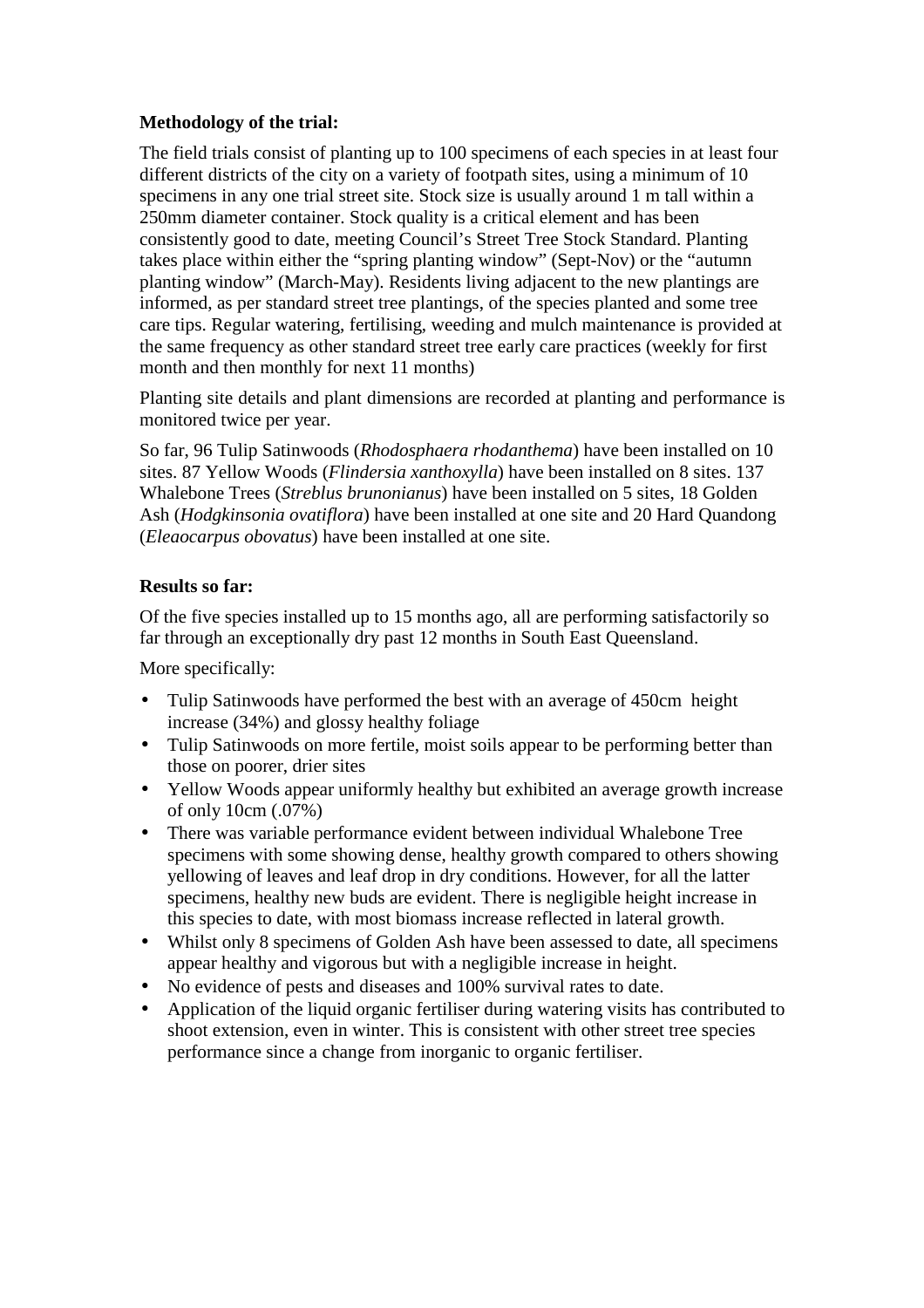The balance of the first five species stock, together with up to four of the remaining six species is scheduled for planting this spring. The Stage 2 trial species include:-

- *Dissilaria baloghioides* (Lancewood)
- *Alectryon tomentosus* (Hairy Bird's Eye)
- *Rapanea variabilis* ( Muttonwood)
- *Aphananthe philipinensis* (Native Elm)
- *Atalaya salicifolia* (Scrub White Wood)
- *Brachychiton discolor* ( Lacebark Tree)

It is anticipated that useful data on some of the faster growing species such as *Flindersia* and *Rhodosphaera* will be available by early 2004. Slower growing species such as the Whalebone Tree may take up to 4 or five years to reveal more about their potential as street trees in Brisbane.

Species which prove successful in these Brisbane trials could be expected to perform comparably from north coast New South Wales through to the Sunshine Coast.

This trial work is planned to continue and there are still many more potential street tree species to be found amongst the diverse rainforest flora of South East Queensland.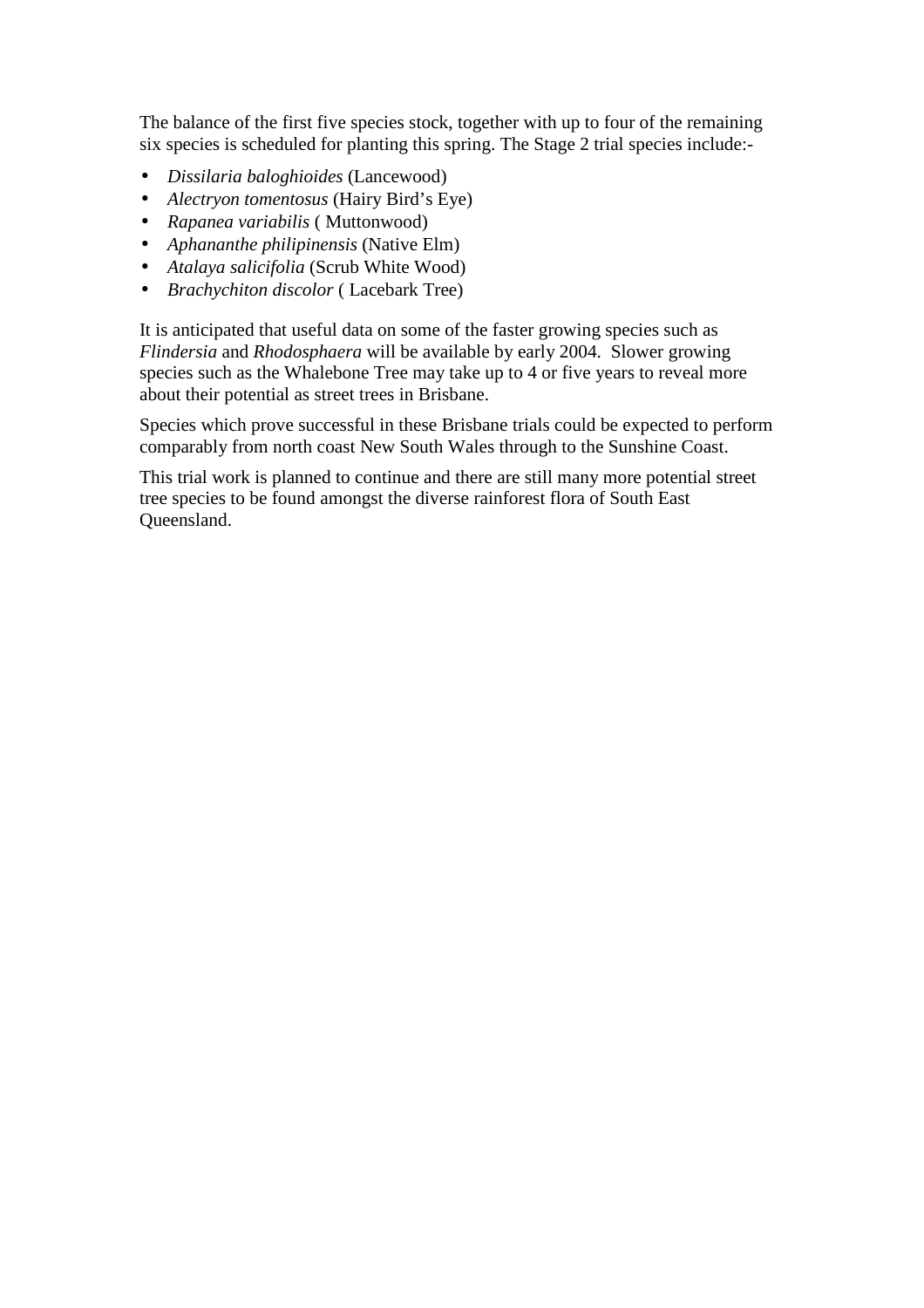### **Table 1**

## **Stage 1 Trial Species List and features**

| Streblus brunonianus<br><b>Whalebone Tree</b><br>(Moraceae)        |                                                                                                                                                                                                                                                                                                                                                                                                                                |                                                                                                   |                                                                                                                    |                                                                                                                                                                                                                                                                                                 |  |
|--------------------------------------------------------------------|--------------------------------------------------------------------------------------------------------------------------------------------------------------------------------------------------------------------------------------------------------------------------------------------------------------------------------------------------------------------------------------------------------------------------------|---------------------------------------------------------------------------------------------------|--------------------------------------------------------------------------------------------------------------------|-------------------------------------------------------------------------------------------------------------------------------------------------------------------------------------------------------------------------------------------------------------------------------------------------|--|
| <b>General Description</b><br>(ht, spread, foliage, flowers)       |                                                                                                                                                                                                                                                                                                                                                                                                                                | Tolerances/<br><b>Resistance</b>                                                                  | Lifespan                                                                                                           | <b>Other comments</b>                                                                                                                                                                                                                                                                           |  |
| $\bullet$<br>$\bullet$<br>$\bullet$<br>٠<br>$\bullet$<br>$\bullet$ | Small to medium size tree of<br>dry rainforest<br>grows to approx $4 - 6$ metres in<br>cultivation.<br>upright columnar to rounded<br>dense canopy with thin, dark-<br>green serrated lanceolate to<br>ovate foliage -lightly<br>sandpaperish to touch (3 -<br>8cm long x 3cm wide).<br>Flowers insignificant<br>fruit a small yellowish 5mm<br>berry<br>closely related to Sandpaper<br>Fig and Rough-leaved Elm              | Known to look<br>good even after<br>being neglected                                               | Unknown but<br>not shortlived                                                                                      | Trees may be seen in the<br>wild at Rafting Ground<br>Reserve<br>Propagation from cuttings<br>Useful shade tree<br>Extremely tough and flexible<br>timber. Called Whalebone<br>Tree because stiff tough<br>timber used to make<br>women's corsets                                               |  |
| Elaeocarpus obovatus<br><b>Hard Quandong</b><br>(Elaeocarpaceae)   |                                                                                                                                                                                                                                                                                                                                                                                                                                |                                                                                                   |                                                                                                                    |                                                                                                                                                                                                                                                                                                 |  |
| $\bullet$<br>$\bullet$<br>$\bullet$<br>$\bullet$<br>$\bullet$      | Bushy tree to > 10m tall in the<br>wild (likely to be up to 6-8m in<br>cultivation)<br>elliptical leaves 10cm x 3.5<br>cm.<br>occurs naturally along<br>Brisbane creeklines,<br>Becomes covered in sprays of<br>tiny white bell flowers in spring<br>- highly scented<br>attractive round blue berries.<br>reasonably fast growth rates in<br>cultivation. Like moisture.<br>Slight buttressing at base in<br>older specimens. | Adaptable to wide<br>range of situations<br>and soil types.<br>Tolerant of wet<br>soils and shade | Longlived.<br>Remnant<br>specimen in<br>Rotary Park,<br>cnr Graham<br>Rd & Gympie<br>Rd.<br>Carseldine<br>10m high | Birds are attracted to fruit<br>Cultivated specimen at<br>entrance to Downfall Creek<br><b>Bushland Centre, McDowall</b><br>Propagation by cuttings<br>mainly as seed difficult to<br>propagate.<br>Not commonly available<br>White, hard & tough wood.<br>Used in making oars and<br>furniture |  |